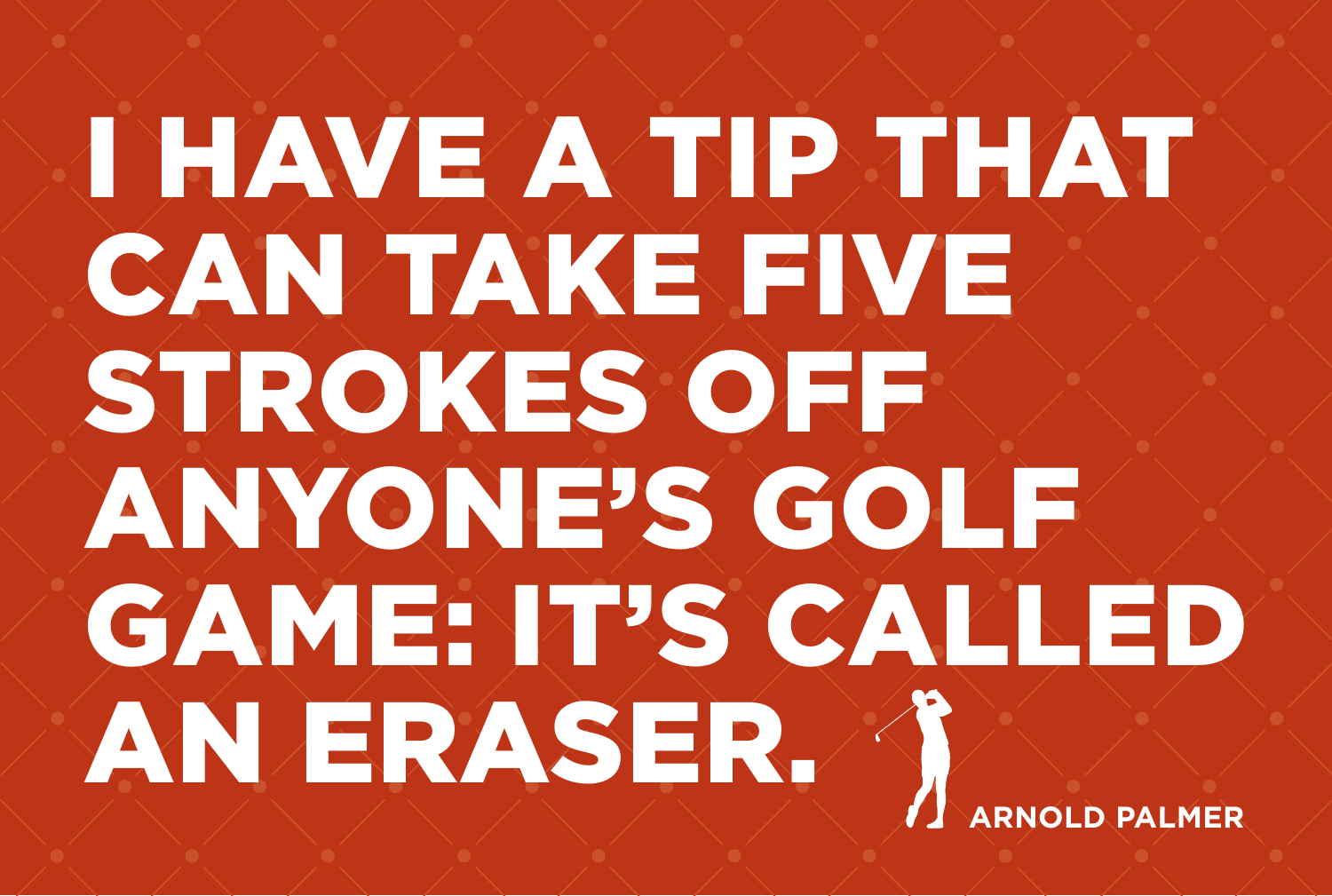## **STARTERS**

#### **FRENCH FRIES 5** Add gravy **1.75**

#### **FOX'S ORIGINAL CHIPS AND DIP 7**

#### **SWEET POTATO FRIES 9**

#### **CHICKEN FINGERS AND FRIES 12**

#### **NACHOS 14**

Add taco beef or blackened chicken **5** Add guacamole **3** Half order **10**

#### **QUESADILLA 11**

Choose vegetarian, pulled chicken or spicy beef Served with salsa and sour cream

#### **CHICKEN WINGS 12** Your choice of hot, honey garlic, sweet chili, teriyaki, BBQ, teri-hot, cajun, suicide, spicy rub or salt and pepper

#### **CRISPY ASIAN SPARE RIBS 12**

#### **THE FOX PLATTER 29.75**

Wings, meatballs, ribs, kielbasa and nachos

#### **MEATBALLS 11**

Our homemade meatballs tossed with your choice of hot, honey garlic, sweet chili, teriyaki, BBQ, teri-hot, cajun, spicy rub or suicide

#### **SWEET CHILI TEMPURA CHICKEN 10.75**

Served over a steam noodle salad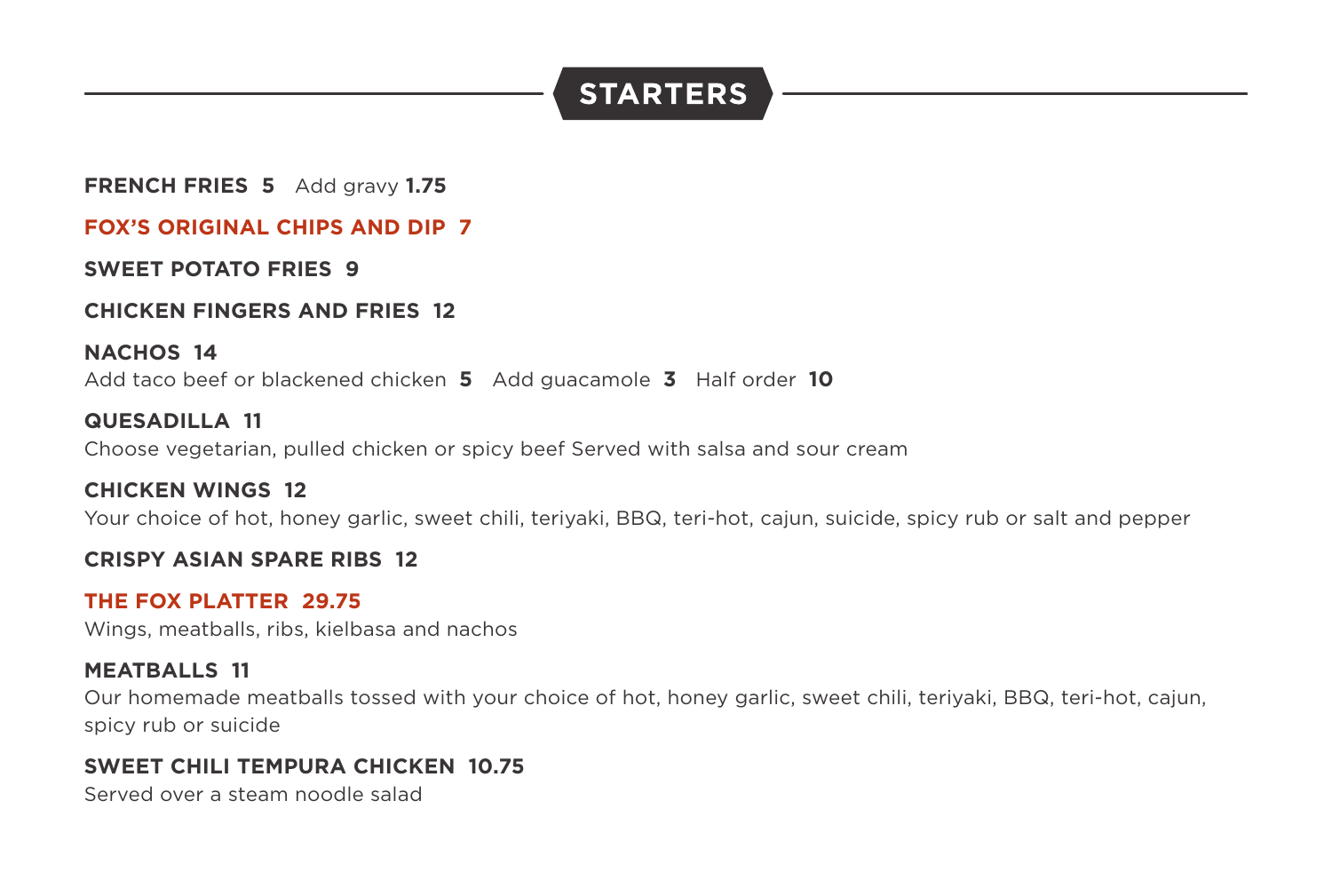## **STARTERS**

#### **POUTINE 9.75**

Smothered with cheese and gravy Add brisket, pulled chicken or BBQ smoked pork **5**

#### **GRILLED KIELBASA 9.50**

Served on a mini bun with carmelized onions and carolina BBQ sauce

#### **SWEET CHILI CALAMARI 12.75**

#### **KENTUCKY BOURBON CHICKEN LETTUCE CUPS 10.50**

Pulled chicken served over a lemon vinaigrette coleslaw in a lettuce cup

#### **VIETNAMESE BEEF BRISKET LETTUCE CUPS 10.50**

Brisket served over an asian slaw in a lettuce cup

#### **SWEET AND SPICY PECANS 7.75**

#### **VEGETARIAN POTSTICKERS 10.50**

#### **MIX AND MATCH TACOS 3.50 EACH**

Your choice of beef brisket, pulled chicken, crispy basa and smoked pork tacos

#### **BBQ CHICKEN FLATBREAD 12**

Homemade flatbread topped with pulled BBQ chicken, caramelized onions and provolone

#### **BRUSCHETTA FLATBREAD 12**

Homemade flatbread topped with hummus, bruschetta, fresh herbs, goat cheese and drizzled with balsamic glaze

#### **SOUTHWESTERN FLATBREAD 12**

Homemade flatbread topped with salsa, spicy beef, caramelized onion, cheddar, fresh spinach and arugula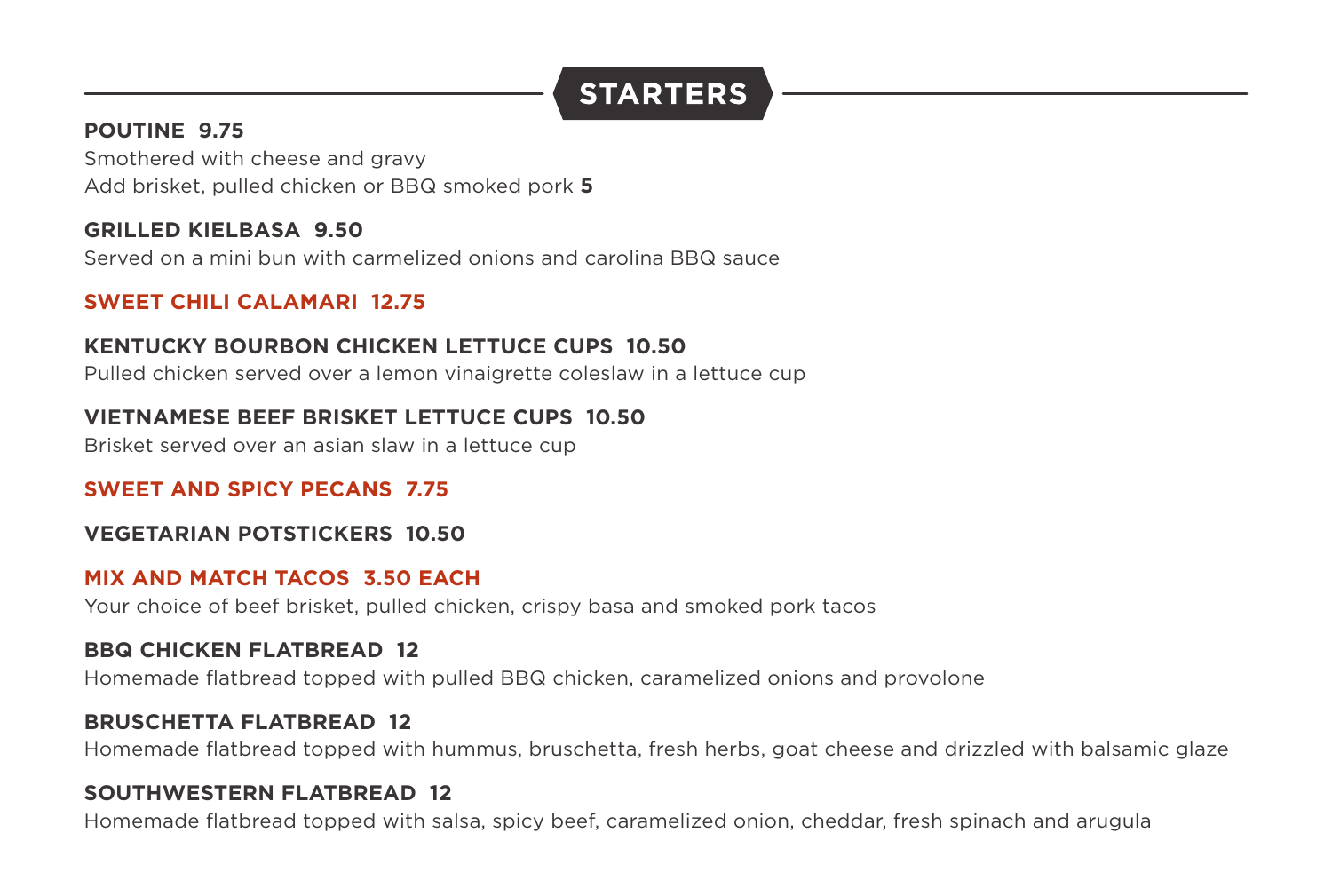# I NEVER LEARNED ANYTHING FROM A MATCH THAT I WON.

**BOBBY JONES**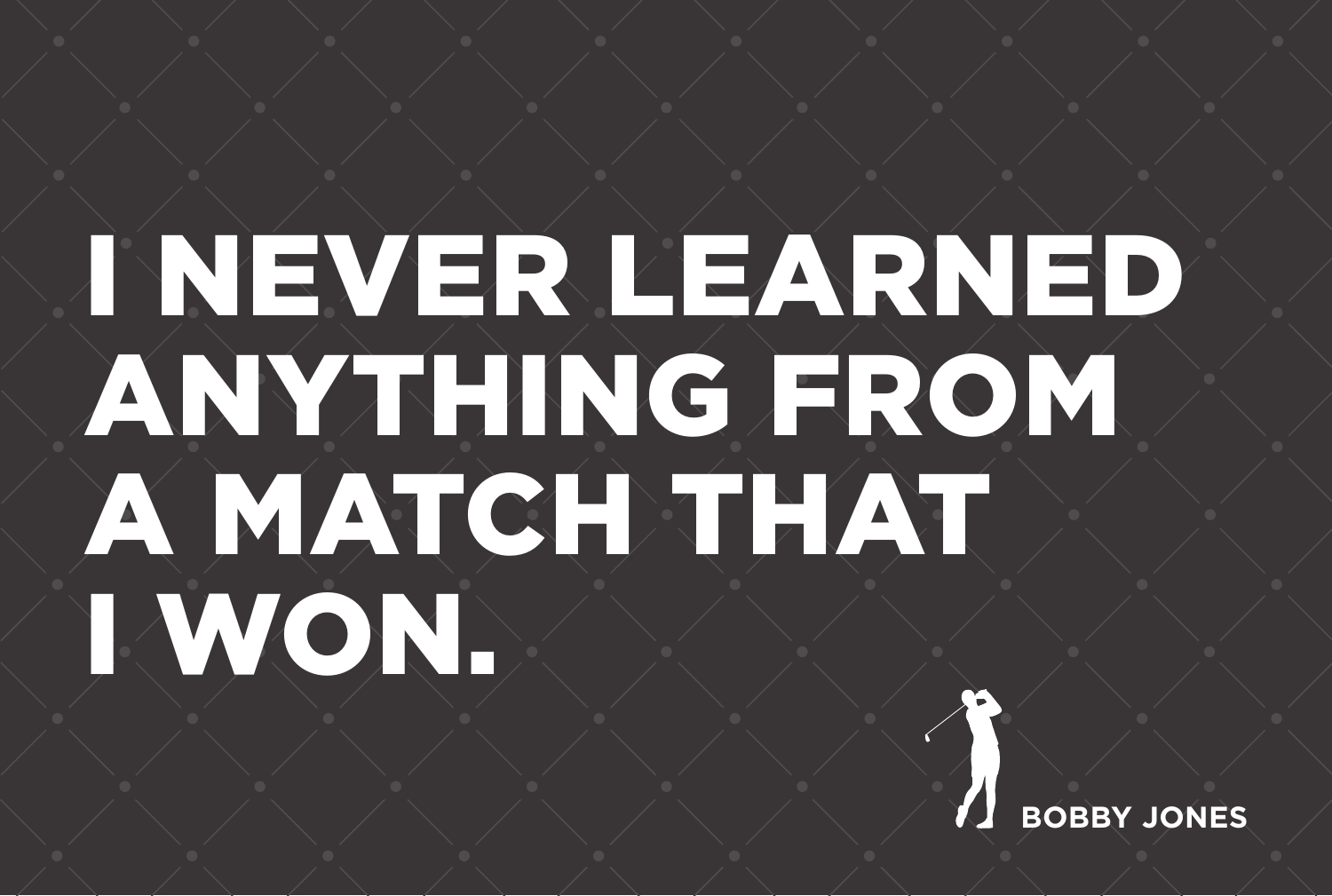## THE 19TH HOLE

#### **BOTTLED BEER & COOLERS**

**DOMESTIC BEER 5.48** Kokanee, Budweiser, Canadian, Coors Lite, Alexander Keiths

**SPECIALTY BEER 6.19** Heineken, Corona, Miller Genuine Draft, Gluten Free Beer

**KING CAN 6.67** Original 16, Strongbow, Guinness

**COOLERS 6.19** Smirnoff Ice, Twisted Tea, Mikes Cranberry, Mikes Lemonade, Palm Bay, Jack and Soda

**O'DOULS NON ALC BEER 4**

#### **SPIRITS**

**1 OZ SPIRITS 5.48** Mix It Your Style: Smirnoff, Bacardi White, Appleton Amber, Canadian Club, Beefeater

#### **PREMIUM 1 OZ SPIRITS 6.19**

Mix it or on the Rocks: Baileys, Kahlua, Captain Morgans, Jack Daniels, Crown Royal, Jose Cuervo, Malibu Rum, Grand Marnier, Glenfiddich

#### **SPECIALTY COCKTAILS 6.19**

Ceasar, Paralyzer, Long Island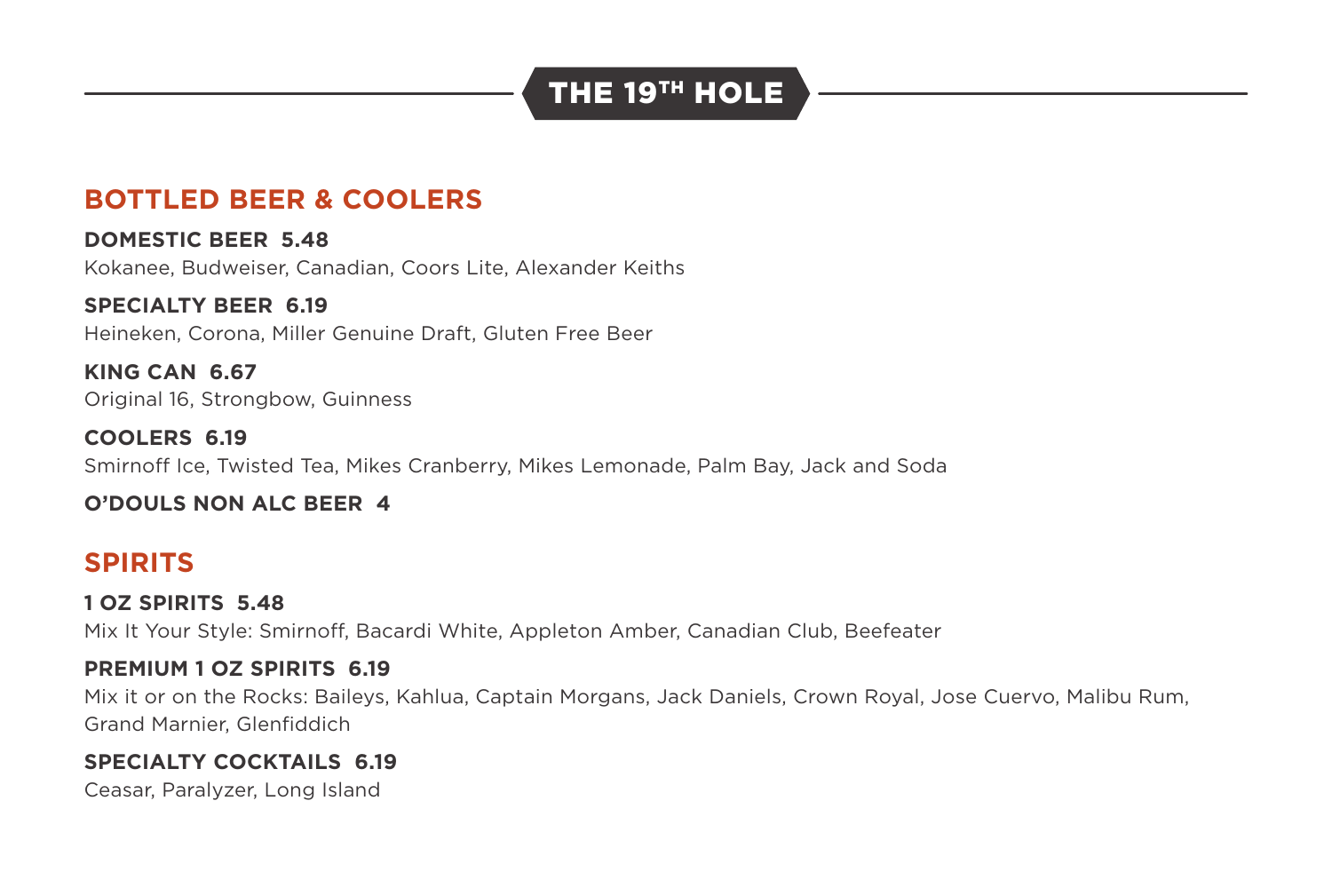## **DRAUGHT**

#### **14 OZ MUG 5.95**

Original 16 Copper Ale, Grasshopper, Traditional, Original 16

**20 OZ 6.95** Original 16 Copper Ale, Grasshopper, Traditional, Original 16

**BY THE JUG 16.67** Original 16 Copper Ale, Grasshopper, Traditional, Original 16

## THE BEVERAGE CART

**BOTTLED SODA AND FOUNTAIN POP 2.14** 

**POWERADE AND VITAMIN WATER 2.38**

**BOTTLED WATER 2.14** 

**JUICE 2.38** Apple, Orange, Cranberry, Lemonade or Tomato

**COFFEE OR TEA 2.38**

**HOT CHOCOLATE 2.38**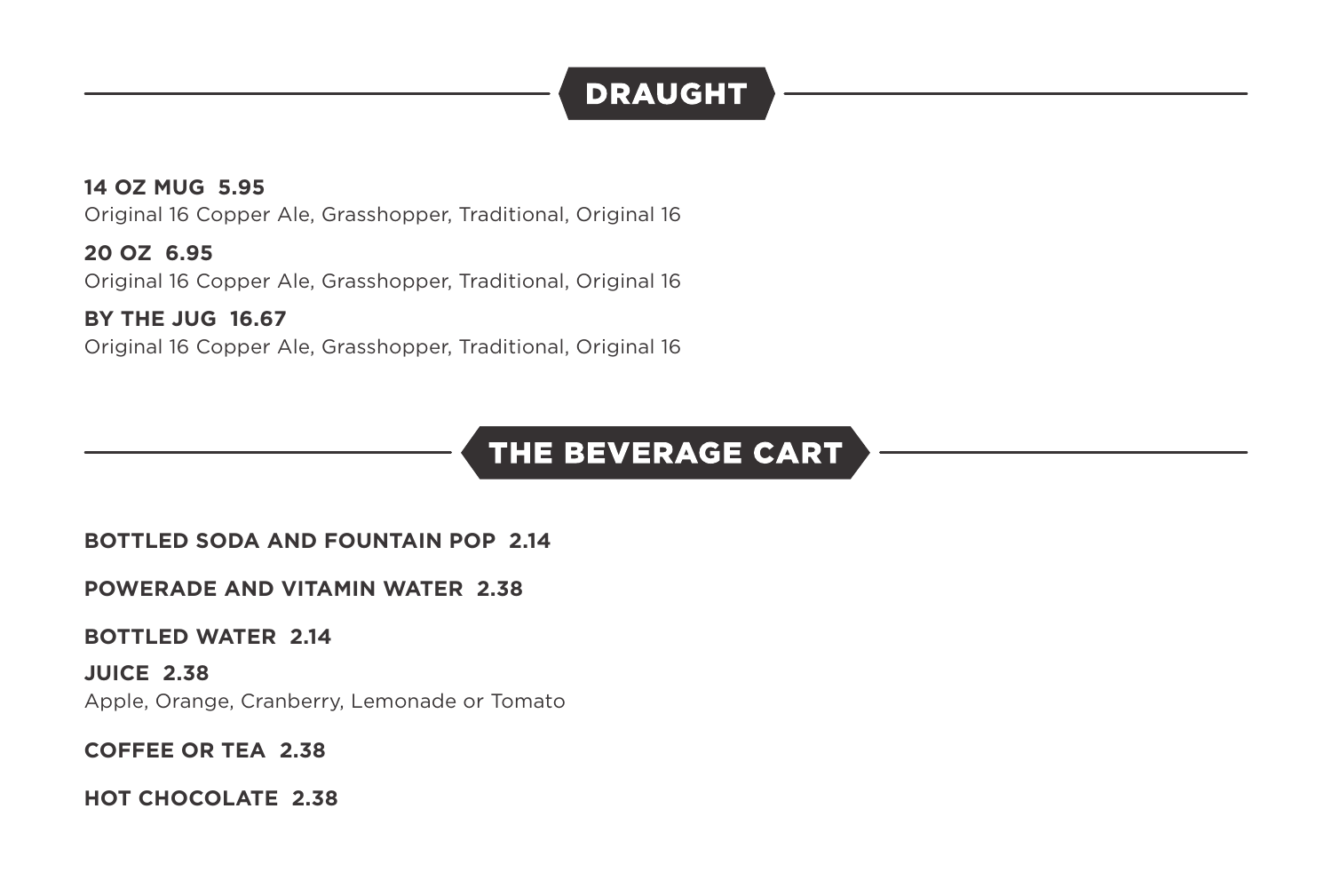## NO MORE WHINING

#### **WHITES**

**ALPHA ZETA CHARDONNAY** ITALY **28 6.50 DANDELION SAUVIGNON BLANC** NEW ZEALAND **30 7 MIRASSOU RIESLING** CALIFORNIA **30 7 VILLA RUBINI PINOT GRIS** ITALY **28 6.50 STARBOROUGH SAUVIGNON BLANC** NEW ZEALAND **32 PELLER ESTATE PRIVATE RESERVE PINOT GRIS** BC **30 SCHILD ESTATE UNOAKED CHARDONNAY** AUSTRALIA **35 TERRA SERENA PROSECCO** ITALY **40**